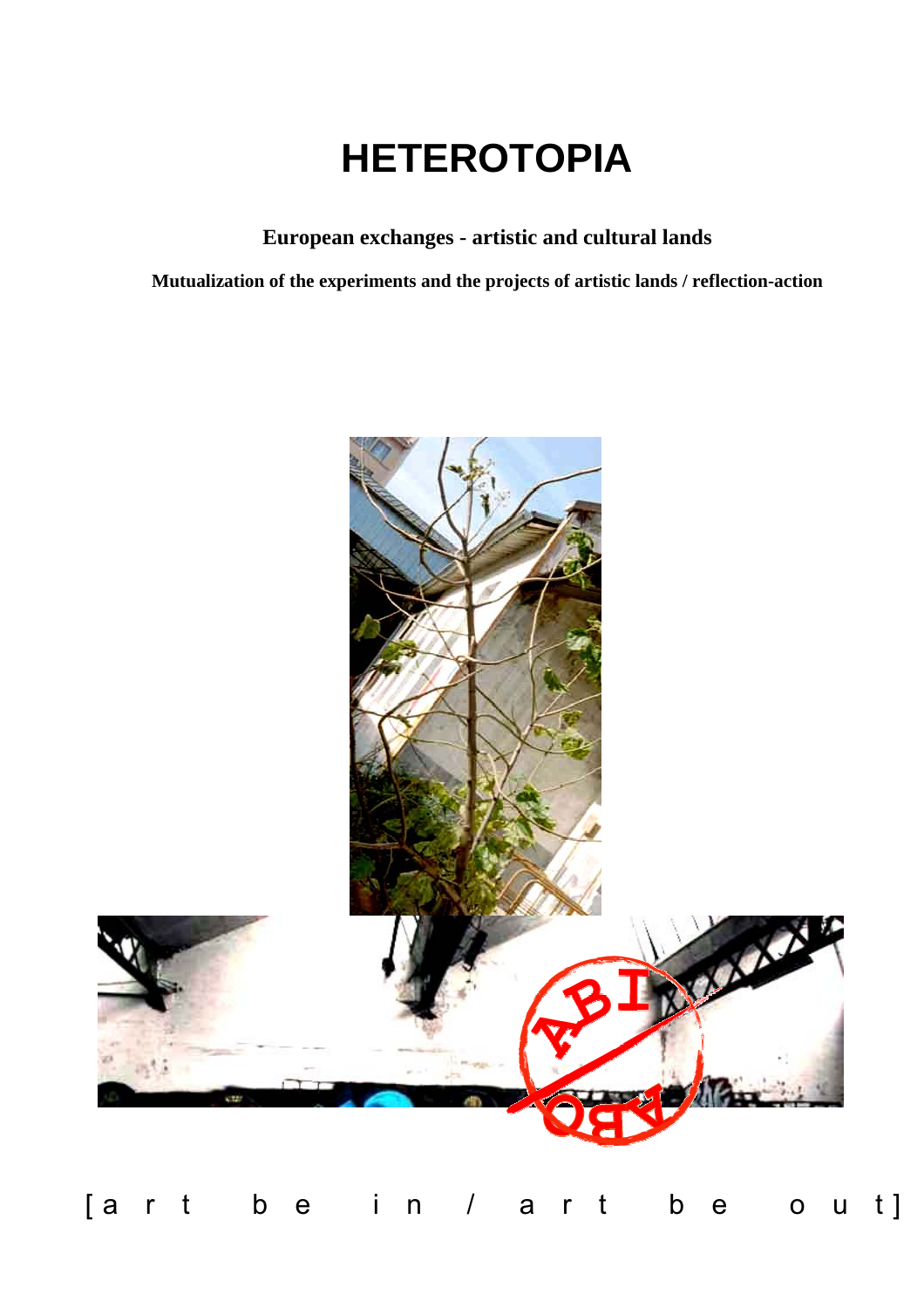**page 3 : Partners of the operation** 

**page 4 : HETEROTOPIA - definition in movement** 

**pages 6 and 7 : Interim balance sheet and perspectives**

ABI/ABO [art be in/ art be out] Friche RVI 84 av. Lacassagne F69003 Lyon [abi.abo@free.fr](mailto:abi.abo@free.fr)

[a r t b e i n / a r t b e o u t ] **2/7**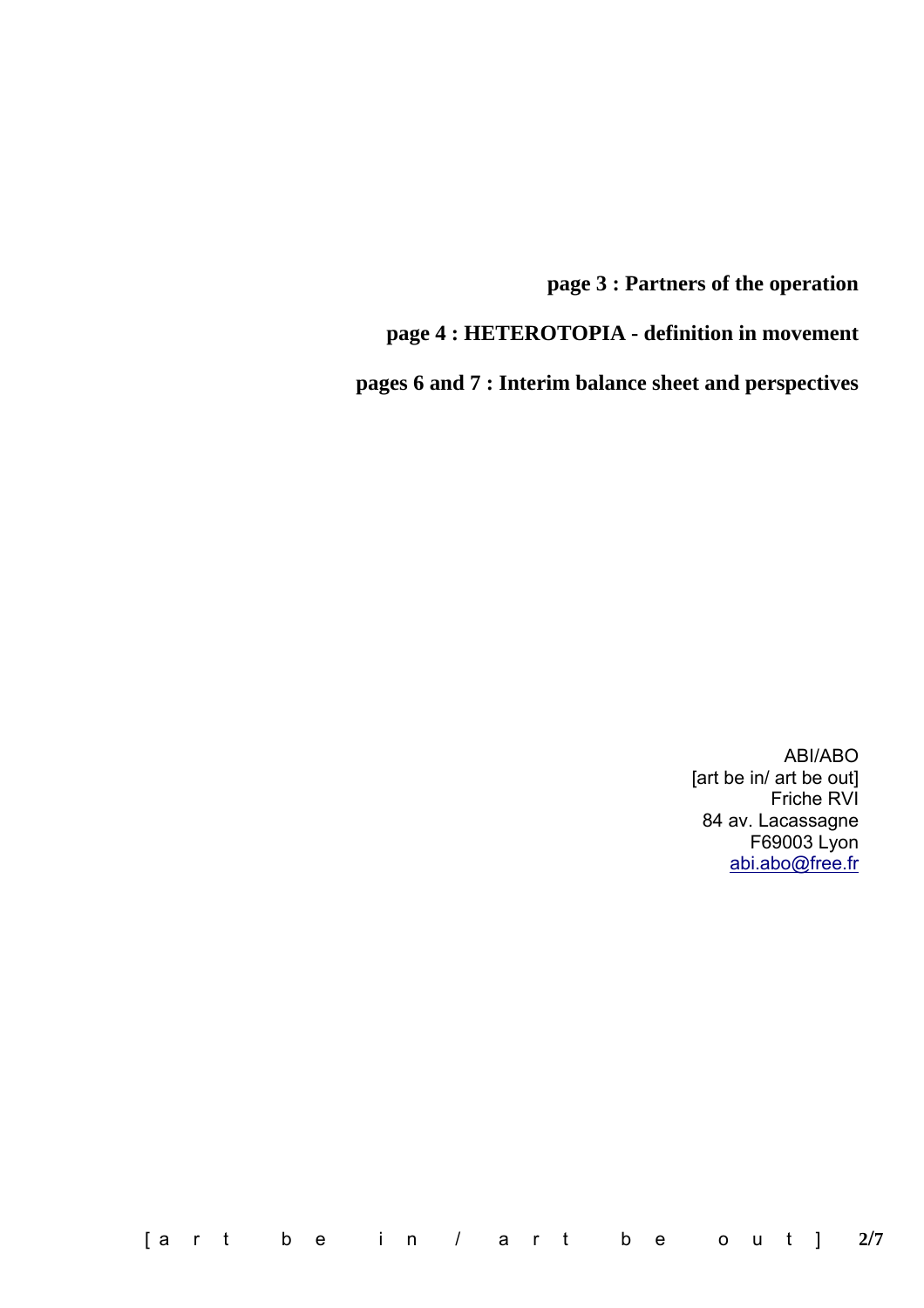# **Partners of the operation**

### **Pécs**

- Retextil 7634 Pécs Fabiàn B.u.9
- Labor / Association Mediator Pecs 7624 Rodosto u.20/1
- Approch Art Association (Kozelités) 7621 Pécs, Matyas Kiraly u.2
- Alliance Française de Pécs 7621 Pécs, Széchenyi tér 7-8. Maria ut.9

## **Budapest**

- Tuzrakter Artfactory 3-13 av Szazados 1087 Budapest ([http://www.tuzraktar.hu\)](http://www.tuzraktar.hu/) (Friche artistique)
- Fondation Artemisszio (anthropologie culturelle, projets européens) [\(http://www.artemisszio.hu/](http://www.artemisszio.hu/))
- Koho Project Ester Gievi-Biro

# **Kosice (Slovaquia)**

- ICC Culture Train Nizna uvrat 25, Vysne Opatske Kosice
- Stanica (en contact) Žilina-Záriečie, Závodská cesta 3, 010 01 Žilina

# **Lyon / Rhône Alpes**

- Collectif Friche Autogérée RVI ([http://friche-rvi.org\)](http://friche-rvi.org/)
- Passeurs de villes (collectif informel d'urbanistes, Glen Buron, Armelle Sèvres)
- Musée Urbain Tony Garnier Lyon
- Drugi-Most, Grenoble
- Région Rhône-Alpes
- DRAC Rhône-Alpes

# **Others partners France and Europe**

- Mix'art-Myrys 12, rue Ferdinand Lassalle 31200 Toulouse
- Institut des Villes, Nouveaux territoires de l'art (mission interministérielle, Claude Renard) <http://www.institut-des-villes.org/>
- Réseau Autre(s)pARTs [\(http://autresparts.free.fr/\)](http://autresparts.free.fr/)
- SEA Europe (Fabrice Raffin, études socio-anthropologiques)
- Banlieues d'Europe et Banlieues d'Europe de l'Est (en cours)

|  |  |  |  |  | [art be in / art be out] 3/7 |
|--|--|--|--|--|------------------------------|
|--|--|--|--|--|------------------------------|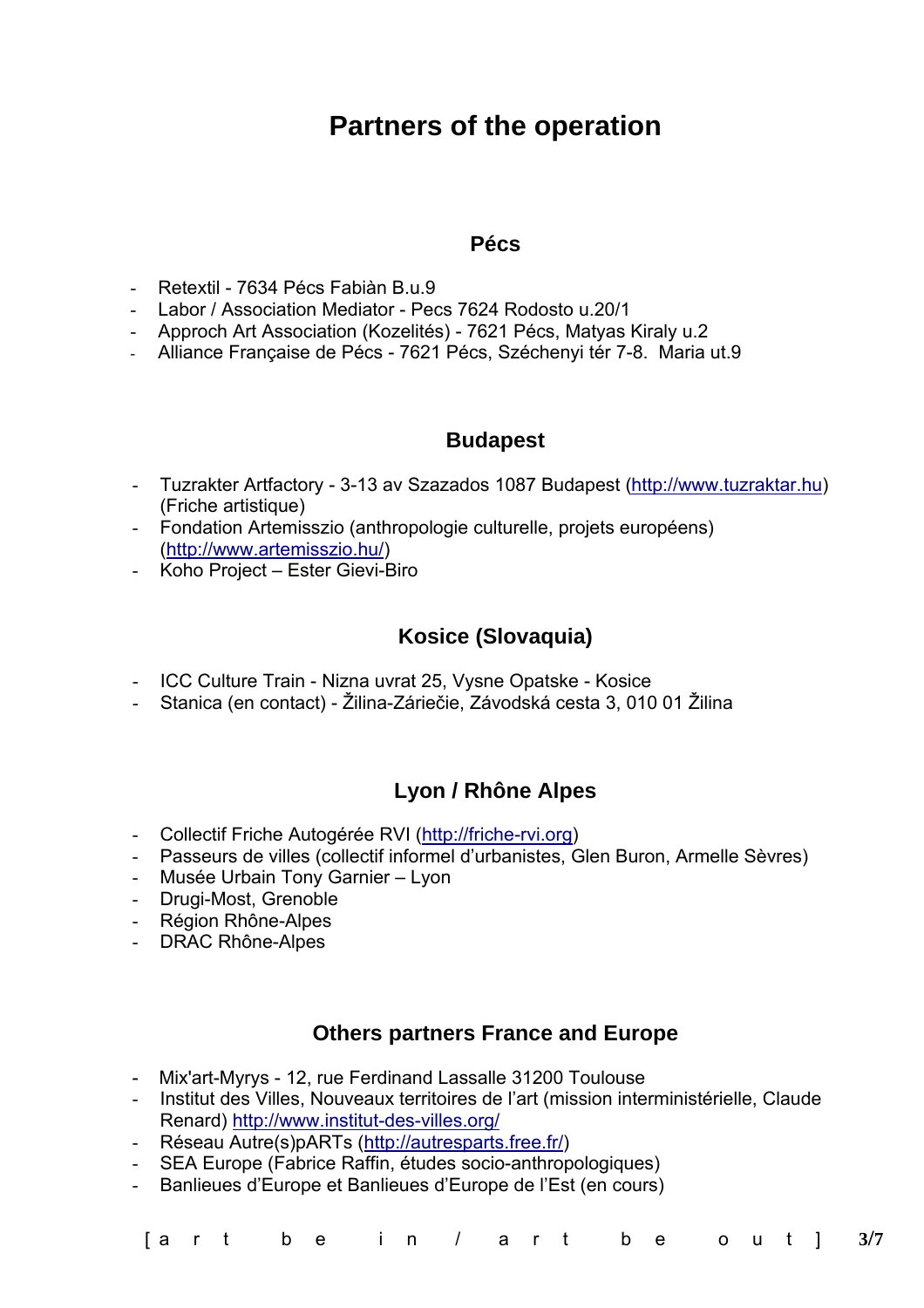# **HETEROTOPIA**

#### **Definition in movement**

Pierre Gonzales

The HETEROTOPIA program began in 2005, and develops on several projects, with at present visible perspectives until 2009.

The concept of hétérotopies was sketched by Michel Foucault in the years 60-70. It is a concept concerning real, plural spaces, that assume their part of utopia and dystopia.

It is also, spaces, territories (spaces-time) that connect, such of the knots - often complex and in a directly legible way - heterogeneous spaces between them.

A single glance cannot confine an hétérotopie. The 'function' of an hétérotopie is to allow the changes of states.

They are not only intermediate spaces, transitions, initiatory, etc.

It is also places which allow the forward-looking, the innovation, open on the other practices, the other definitions, the other organizations of the reality.

Hétérotopies are places, spaces-machines which lead a part of stranger, alchemy, melting pot.

We suggest naming, recognizing and investigating our practices of these spaces-time particular.

We use this notion :

- To try to name, to define - by leaving a space in hollow within this definition - what could be alternate places, artistic fallow lands, spaces of novation;

- To plan our desire to put in network, in a dynamic, diverse way places, diverse initiatives and atypical projects ;

- To plan a dynamic to build, of productive exchanges research - elaboration, production, distribution between places of different natures ;

- To name active footbridges between these various places.

It is a plural project of residences, exchanges, between various places, various territories, several desires of innovation.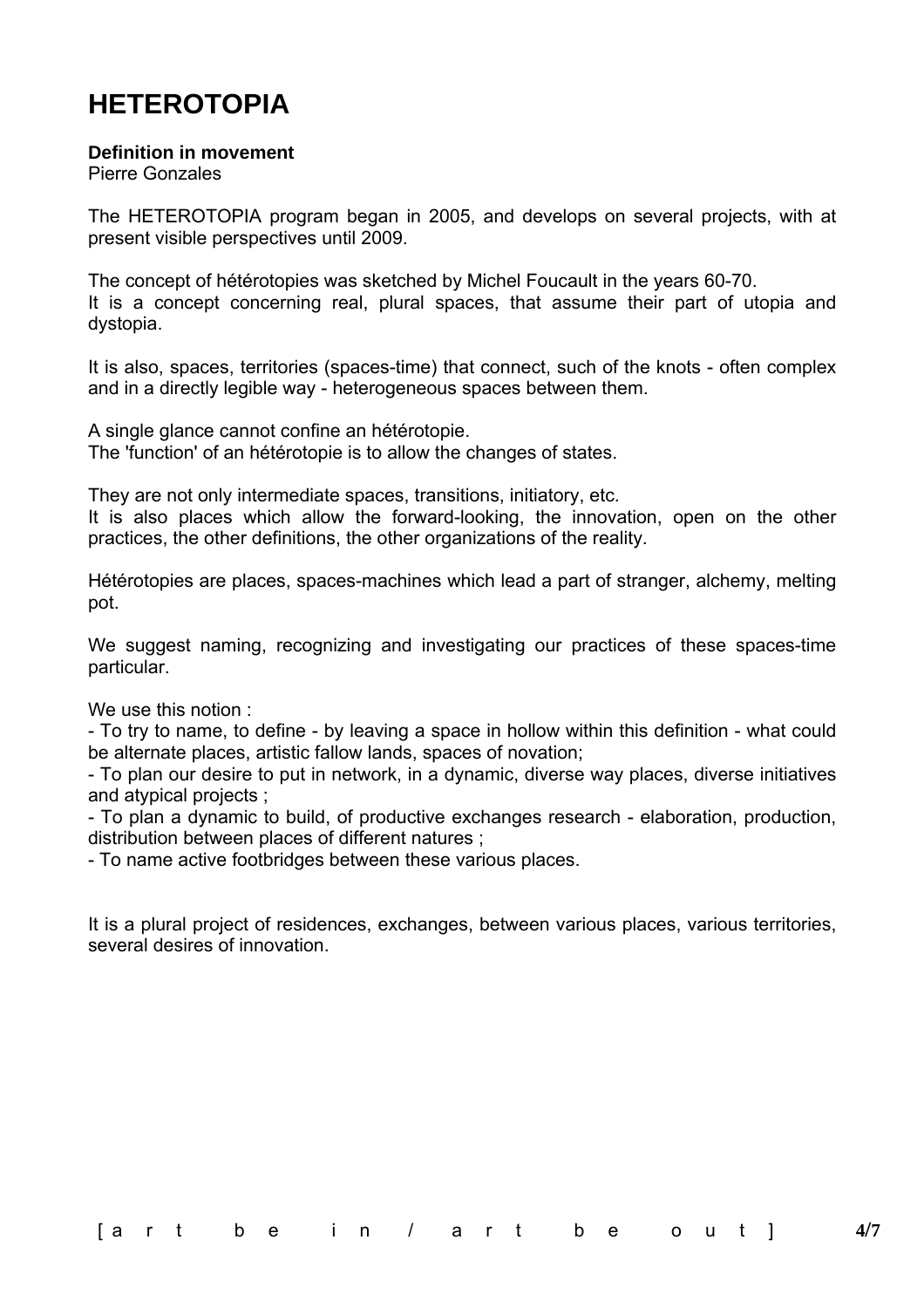## **Interim balance sheet and perspectives**

Collectif ABI/ABO [art be in/art be out] and partners

#### 2004, 2005

Exchanges and researches around an attempt of definition of dynamics, sometimes uncertain, who could clarify the interest of the artistic fallow lands (notably the artfactory RVI where then is building up itself the association and the collective of artists and researchers ABI/ABO [art be in/art be out] between Pierre Gonzales, poet and plastician, Clotilde da Costa researcher in communication which points the notion of hétérotopies at Foucault, (phase of prefiguration), then Laura Toth, trainee in cultural anthropology (via the European program of exchange Léonardo), in the second time. Laura Toth is interested in the possibility of confronting these experiments with the reality of the Eastern European countries, notably Hungary, his country of origin.

#### 1st quarter of the year 2006

Organisation of the first research for subsidies with Agnès Boutruche, trainee in communication. Research for partners in France and in Hungary (partners are also approached on Leipsig, the track is abandoned due to the lack of means).

#### End of August - September, 2006

Travels in Hungary prepared by Laura Toth and Daniel Makkai, student in cultural anthropology and musician, by Pierre Gonzales and Christophe Blanc, poet and explosives expert.

First meetings with teams of artists on Budapest and Pécs.

Meet ABI/ABO - Mix' art-Myrys via the network Autre(s)pART(s), then in Toulouse (summer, 2006) and in Grenoble (14/16th november, 2006), within the framework of the meetings organized by Drugi Most, ' Du monde aux Balkans '.

#### November, 2006

Invitation of the artists of Pécs and Budapest in the Artfactory RVI ( Lyon) : approximately 12 French participants (among whom Fabrice Raffin, sociologist) and 18 Hungarian on 12 days.

Many investigated, textual tracks, performatives, theatrical, musical, plastic, theoretical.



Workshop novembre 2006 : performance feu/mouvement

| [art be in / art be out] $5/7$ |  |  |  |  |  |  |  |  |  |  |  |  |  |  |  |  |  |  |  |  |  |  |  |  |  |  |
|--------------------------------|--|--|--|--|--|--|--|--|--|--|--|--|--|--|--|--|--|--|--|--|--|--|--|--|--|--|
|--------------------------------|--|--|--|--|--|--|--|--|--|--|--|--|--|--|--|--|--|--|--|--|--|--|--|--|--|--|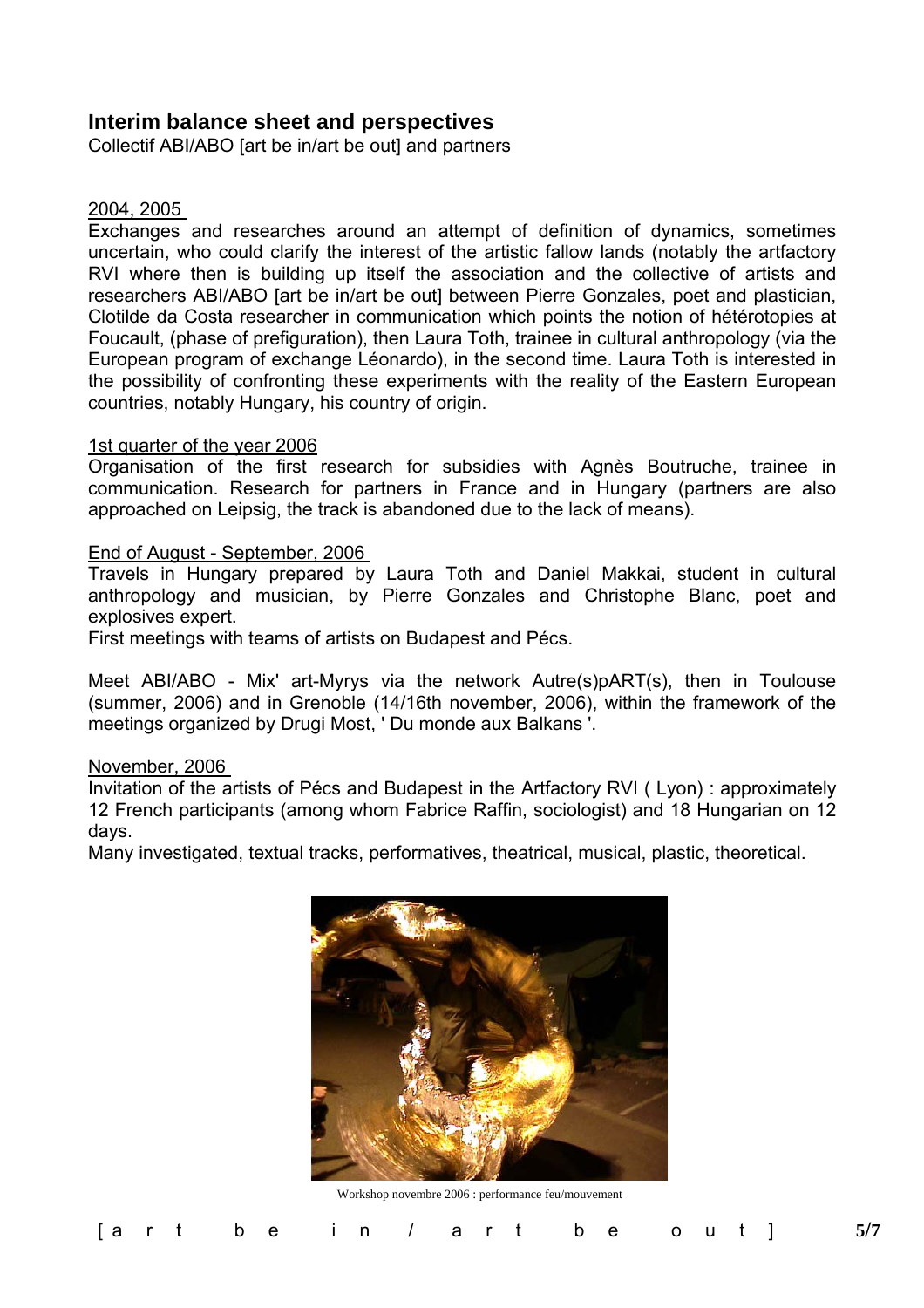1st quarter 2007

Exploration of diverse performatives tracks from tracks investigated in November. First collaboration with Nataly Nato, plastic (Mix' art-Myrys). Visit to Emmetrop, Bourges with Joel Lécussan (Mix' art Myrys).

#### April, 2007

Meetings to Pécs in Hungary (Pécs is the future Capital Européenne of the Culture for 2010) around :

A/: an exchange " workshop " (Ki-Talált Terek (Places Found Guessed), continuation of the works developed by the artists of ABI/ABO since November, 2006. Christophe Blanc's participation, explosives expert, Louis Cahu, musician and assistant to the organization, Toni Vighetto, and the performeurs Joanna, Mélanie Mercier, theater director.

B/: the launch of LABOR by the association Médiator, Marton Szuhay, Retextil, Angela Thiesz and the other associated partners, the prefiguration of an ambitious space of artistic exchanges and coeducation of the cultural practices

C/: a "scientific" colloquium organized by Laura Toth and Daniel Makkai around the spaces of types "Artfactories".

French guests : Joël Lécussan, Nataly Nato and Sophie de Angelis (Mix' art Myrys, Toulouse), Karine Noulette (Artfactory Entre-Peaux-Emmetrop - TransPalette to Bourges) and Jean-Louis Sautreau (DDAI-Ministère of the Culture), Jean Baudry (Alliance Française of Pécs).



Colloquium april 2007/Pecs : JL. Sautreau, Laura Toth, Karine Noulette